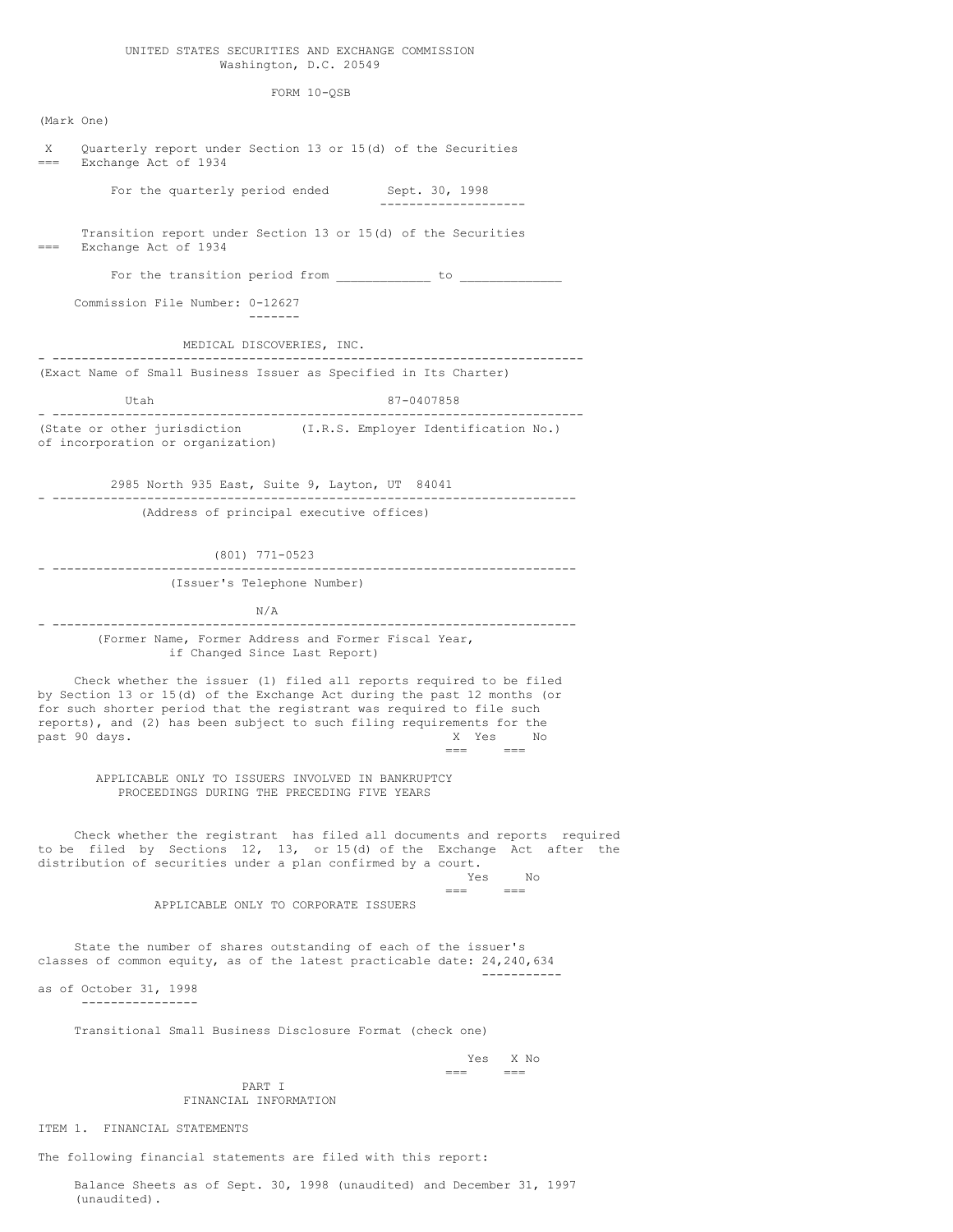Statements of Operations for the Three-Month Periods ended Sept. 30, 1998 (unaudited) and Sept. 30, 1997 (unaudited) and the Nine-Month Periods ended Sept. 30, 1998 (unaudited) and Sept. 30, 1997 and since inception through Sept. 30, 1997 (unaudited).

Statements of Cash Flows for the Nine-Month Periods ended Sept. 30, 1998 (unaudited) and Sept. 30, 1997 (unaudited).

Notes to Unaudited Financial Statements.

## MEDICAL DISCOVERIES, INC. (A DEVELOPMENT STAGE COMPANY) CONSOLIDATED BALANCE SHEET AS OF SEPT. 30, 1998 AND DECEMBER 31, 1997 (UNAUDITED)

|                                                                                                                                                             | Sept. 30, 1998                                            | December 31, 1997                                          |
|-------------------------------------------------------------------------------------------------------------------------------------------------------------|-----------------------------------------------------------|------------------------------------------------------------|
| <b>CURRENT ASSETS</b><br>Cash<br>Accounts receivable<br>Inventory<br>Prepaid expenses                                                                       | \$151,858<br>3,761<br>134,500<br>15,089<br>----------     | \$ 765<br>30,585<br>$\overline{0}$<br>10,869<br>---------- |
| Total Current Assets                                                                                                                                        | 305,208                                                   | 42,219                                                     |
| PROPERTY AND EQUIPMENT<br>Equipment<br>Less: Accumulated depreciation                                                                                       | 105,248<br>(34, 492)                                      | 72,304<br>(23, 507)                                        |
| Net Property and Equipment                                                                                                                                  | ----------<br>70,756                                      | ----------<br>48,797                                       |
| OTHER ASSETS<br>Deposits                                                                                                                                    | 900                                                       | 3,160                                                      |
| Total Assets                                                                                                                                                | \$376,864<br>----------                                   | \$94,176<br>==========                                     |
| CURRENT LIABILITIES<br>Accounts payable<br>Accrued interest<br>Current maturities of:<br>Notes payable<br>Convertible notes payable                         | \$1,302,858<br>32,072<br>106,000<br>291,700<br>---------- | \$916,734<br>14,360<br>102,591<br>291,700<br>----------    |
| Total Current Liabilities                                                                                                                                   | 1,732,630                                                 | 1,325,385                                                  |
| STOCKHOLDERS' EQUITY<br>Common Stock, no par value,<br>authorized 100,000,000<br>shares; 24, 240, 634 shares<br>issued and outstanding at<br>Sept. 30, 1998 | 7,138,997                                                 | 6,507,317                                                  |
| Retained deficit<br>Subscription receivables                                                                                                                | (8, 382, 263)<br>(112, 500)                               | (7,626,026)<br>(112, 500)                                  |
| Total Stockholders' Equity                                                                                                                                  | -----------<br>(1, 355, 766)<br>-----------               | -----------<br>(1, 231, 209)<br>-----------                |
| TOTAL LIABILITIES AND<br>STOCKHOLDERS' EQUITY                                                                                                               | \$376,864<br>===========                                  | \$94,176<br>------------                                   |

<TABLE> <CAPTION>

# MEDICAL DISCOVERIES, INC. (A DEVELOPMENT STAGE COMPANY) CONSOLIDATED STATEMENT OF OPERATIONS FOR THE PERIODS ENDED SEPT. 30, 1998 AND SEPT. 30, 1997 (UNAUDITED)

|                      |       | For the three months<br>ended Sept. 30, |               | For the nine month<br>ended Sept. 30, |                               |  |
|----------------------|-------|-----------------------------------------|---------------|---------------------------------------|-------------------------------|--|
|                      | 1998  | 1997                                    | 1998          | 1997                                  | $1991$ (date of<br>inception) |  |
| REVENUE<br>$<$ S $>$ | <<>   | < <sub></sub>                           | < <sub></sub> | < <sub></sub>                         | <<                            |  |
| Product sales        | 4,837 | S<br>$\circ$                            | 17,684<br>S.  | S.<br>$\Omega$                        | 17,684                        |  |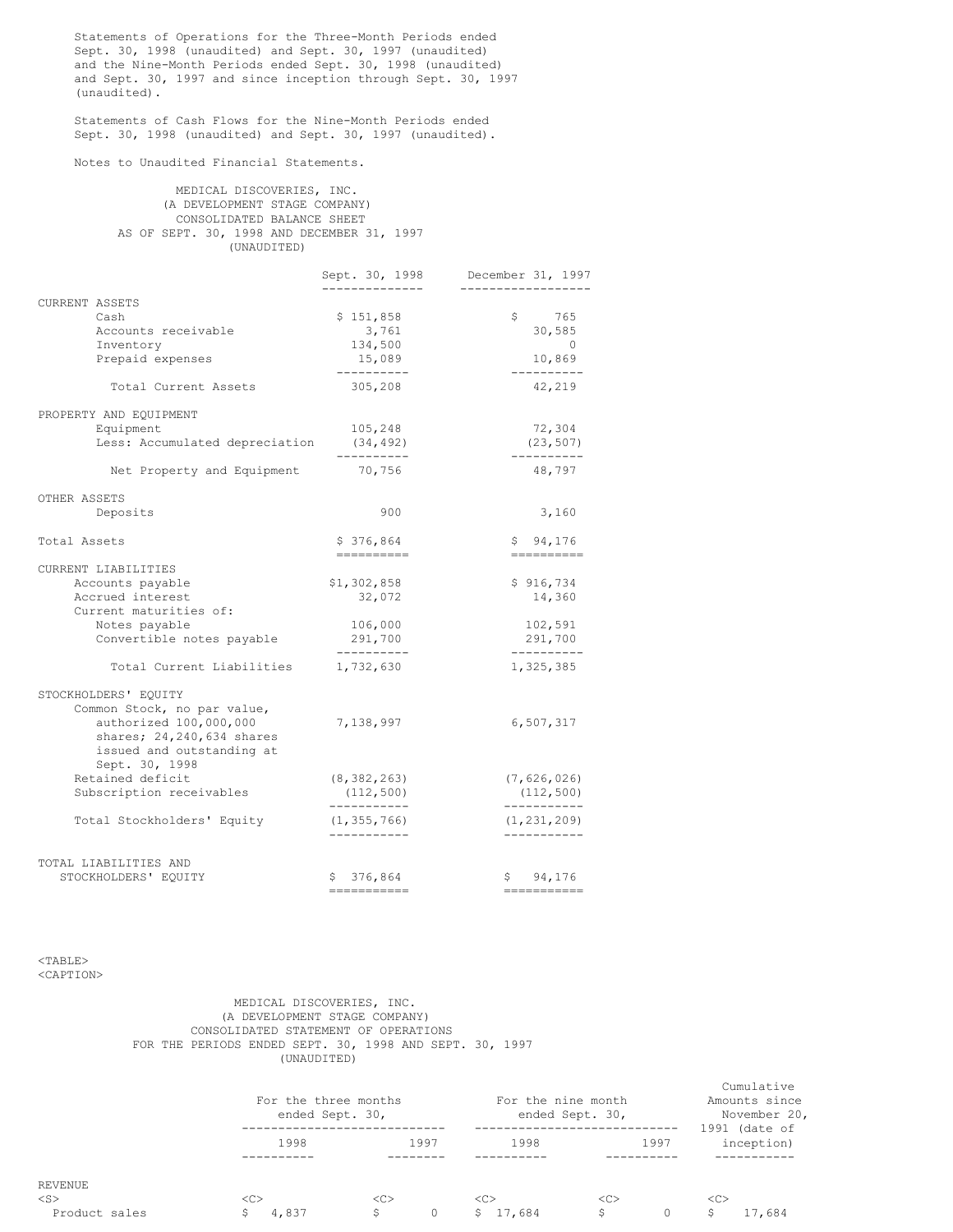| Clinical fees<br>Interest                                                                            | $\overline{0}$<br>1,357                   |                                            | $\mathbf{0}$<br>$\Omega$                |                                       | $\mathbf{0}$<br>2,515                                                              | $\circ$<br>$\bigcirc$                    |                              | 108,200<br>23,406                                |                           |  |
|------------------------------------------------------------------------------------------------------|-------------------------------------------|--------------------------------------------|-----------------------------------------|---------------------------------------|------------------------------------------------------------------------------------|------------------------------------------|------------------------------|--------------------------------------------------|---------------------------|--|
| Total Revenue                                                                                        | ----------<br>6,194                       | ----------<br>$\Omega$                     |                                         |                                       | __________<br>20,199                                                               | $\bigcirc$                               |                              | ___________<br>149,290                           |                           |  |
| COST OF GOODS SOLD                                                                                   | 2,250<br>-----------                      |                                            | $\bigcirc$                              |                                       | 7,250                                                                              |                                          | $\Omega$                     |                                                  | 7,250                     |  |
| GROSS MARGIN                                                                                         | 3,944                                     | $\circ$                                    |                                         |                                       | 12,949                                                                             |                                          | ----------<br>$\circ$        |                                                  | ------------<br>142,040   |  |
| <b>EXPENSES</b><br>License<br>Research and development 131,530<br>General and administrative 243,679 | $\overline{0}$                            |                                            | $\sim$ 0<br>50,407<br>79,577            |                                       | $\circ$<br>277,017<br>452,711                                                      | $\overline{0}$<br>30,071<br>298,298      |                              | 1,001,500<br>2,133,893<br>5,042,168              |                           |  |
| Total Expenses                                                                                       | ----------<br>375,209                     |                                            | ----------<br>129,984                   |                                       | ----------<br>729,728                                                              |                                          | ----------<br>328,369        | ------------<br>8,177,561                        |                           |  |
| NET LOSS FROM OPERATIONS                                                                             | __________<br>(371, 265)                  |                                            | -----------<br>(129, 984)               |                                       | ----------<br>(716, 779)                                                           | -----------<br>(328, 369)                |                              | ____________<br>(8, 035, 521)                    |                           |  |
| OTHER INCOME / (EXPENSE)                                                                             | (13, 237)<br>__________                   |                                            | (10, 775)<br>-----------                |                                       | (39, 459)<br>-----------                                                           | (42, 005)<br>__________                  |                              | 103,787                                          |                           |  |
| LOSS BEFORE INCOME TAXES<br>AND EXTRAORDINARY ITEM                                                   | (384, 502)                                |                                            | $(140, 759)$ $(756, 238)$               |                                       |                                                                                    |                                          |                              | $(370, 374)$ $(7, 931, 734)$                     |                           |  |
| INCOME TAXES                                                                                         | $\Omega$                                  |                                            | $\overline{0}$                          | $\Omega$                              |                                                                                    | $\Omega$                                 |                              | $\Omega$                                         |                           |  |
| LOSS BEFORE EXTRAORDINARY<br><b>ITEM</b>                                                             | (384, 502)                                |                                            | __________<br>$(140, 759)$ $(756, 235)$ |                                       |                                                                                    |                                          | $(370, 374)$ $(7, 931, 734)$ |                                                  |                           |  |
| FORGIVENESS OF DEBT                                                                                  | $\Omega$                                  | $\Omega$                                   |                                         | $\Omega$                              | $\circ$                                                                            |                                          | 1,235,536                    |                                                  |                           |  |
| NET INCOME                                                                                           | ----------<br>\$ (384, 502)<br>========== | -----------<br>\$(140, 759)<br>=========== |                                         | \$(756, 235)<br>===========           |                                                                                    | ----------<br>\$(370,374)<br>=========== |                              | ____________<br>\$ (6, 696, 198)<br>============ |                           |  |
| INCOME / (LOSS) PER SHARE<br>Loss from continuing<br>operations<br>Gain from debt<br>forgiveness     | \$<br>(0.02)<br>0.00                      |                                            | 0.00                                    |                                       | $\hat{\varsigma}$ (0.01) $\hat{\varsigma}$ (0.03) $\hat{\varsigma}$ (0.01)<br>0.00 |                                          | 0.00                         |                                                  | \$ (0.44)<br>0.07         |  |
| Income / (loss) per<br>share                                                                         | (0.02)<br>===========                     | S                                          | (0.01)<br>============                  |                                       | \$ (0.03)<br>eessessesses                                                          |                                          | \$ (0.01)<br>===========     |                                                  | \$ (0.37)<br>============ |  |
| WEIGHTED AVERAGE NUMBER<br>OF SHARES                                                                 | 23,997,410<br>===========                 |                                            | ============                            | 22,060,975 23,897,943<br>============ |                                                                                    | 21,873,600<br>===========                | 18,184,851<br>===========    |                                                  |                           |  |
| $<$ /TABLE>                                                                                          |                                           |                                            |                                         |                                       |                                                                                    |                                          |                              |                                                  |                           |  |

MEDICAL DISCOVERIES, INC. (A DEVELOPMENT STAGE COMPANY) CONSOLIDATED STATEMENT OF CASH FLOWS FOR THE PERIODS ENDED SEPT. 30, 1998 AND SEPT. 30, 1997 (UNAUDITED)

|                               | For the nine months<br>ended June 30, | Cumulative<br>amounts since<br>November 20, |                                              |  |
|-------------------------------|---------------------------------------|---------------------------------------------|----------------------------------------------|--|
|                               | 1998                                  | 1997                                        | $1991$ (date of<br>inception)                |  |
| OPERATING ACTIVITIES          |                                       |                                             |                                              |  |
| Net income (loss) for the     |                                       |                                             |                                              |  |
| period                        |                                       |                                             | $$(756, 237)$ $$(266, 067)$ $$(6, 982, 686)$ |  |
| Add non-cash items            |                                       |                                             |                                              |  |
| Common stock issued for       |                                       |                                             |                                              |  |
| services and license          | $\circ$                               | 313,508                                     | 3,419,236                                    |  |
| Reduction of legal costs      | $\bigcap$                             | $\Omega$                                    | (130, 000)                                   |  |
| Depreciation                  | 10,985                                | 9,311                                       | 35,951                                       |  |
| Loss on disposal of equipment | $\Omega$                              | $\Omega$                                    | 30,364                                       |  |
| Gain on debt restructuring    | $\Omega$                              |                                             | $(673, 486)$ $(1, 235, 536)$                 |  |
| Write-off receivables         | $\Omega$                              | <sup>0</sup>                                | 193,965                                      |  |
| Decrease (increase) in:       |                                       |                                             |                                              |  |
| Receivables                   | 26,825                                | 31,566                                      | 19,296                                       |  |
| Inventory                     | (134, 500)                            | $\Omega$                                    | (134, 500)                                   |  |
| Prepaid Expenses              | (4, 220)                              | 51,035                                      | (15, 089)                                    |  |
| Other assets                  | 2,260                                 | $\Omega$                                    | (900)                                        |  |
| Increase (decrease) in:       |                                       |                                             |                                              |  |
| Accounts payable              |                                       | 386,124 52,227                              | 1,146,949                                    |  |
| Accrued expenses              | 17,712                                | 9,678                                       | 53,553                                       |  |
| Net Cash from Operations      | (222, 172)                            | (472, 228)                                  | (3, 599, 397)                                |  |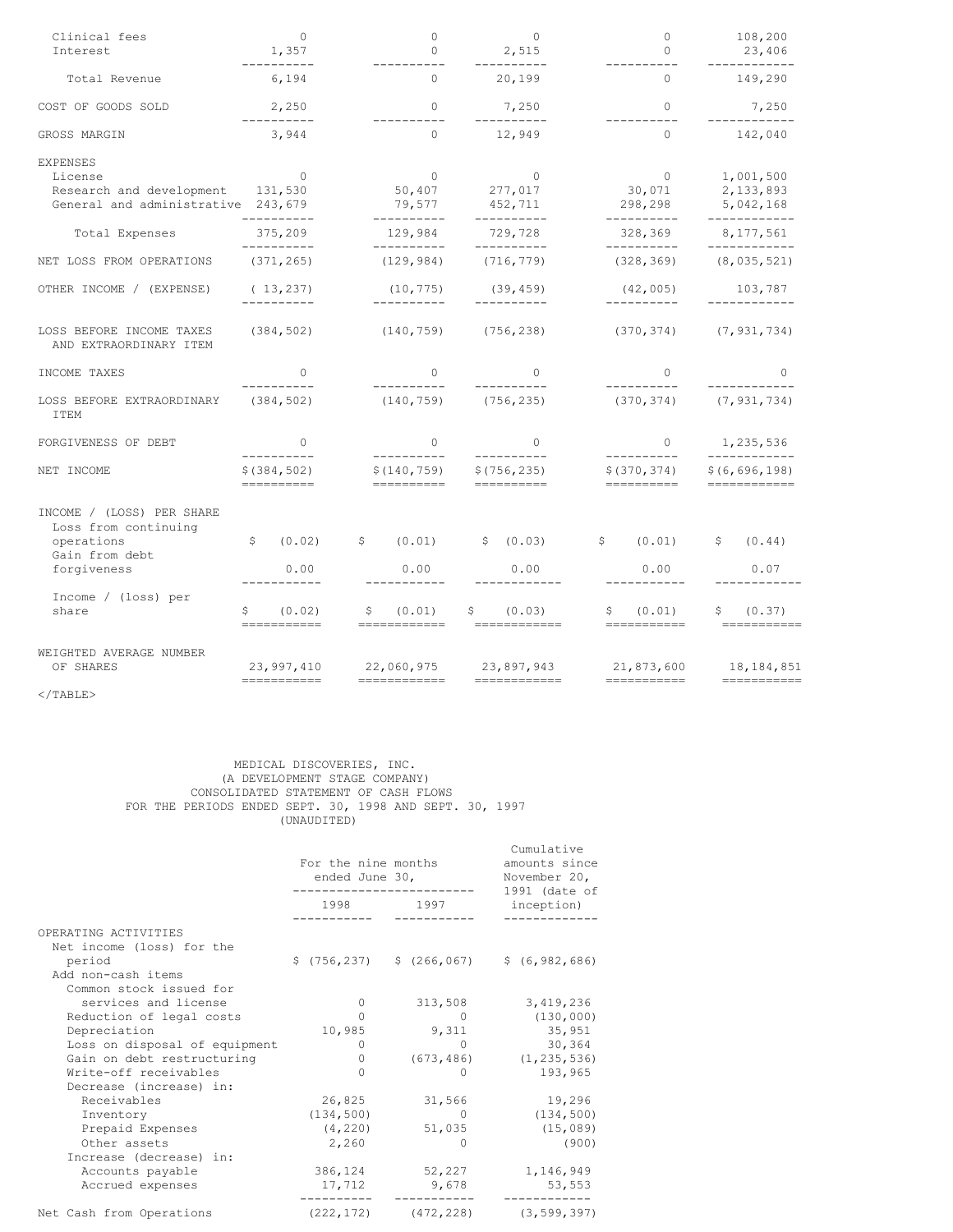| INVESTING ACTIVITIES                                 |           |                       |            |
|------------------------------------------------------|-----------|-----------------------|------------|
| Purchases of equipment                               | (32, 944) | (19, 611)             | (128, 911) |
| Payments received on note                            |           |                       |            |
| receivable                                           | ∩         | $\left( \right)$      | 99,414     |
|                                                      |           |                       |            |
| Net Cash from Investing Activities (32,944) (19,611) |           |                       | (29, 497)  |
| FINANCING ACTIVITIES                                 |           |                       |            |
| Increase in notes payable                            | $\Omega$  | 12,545                | 101,000    |
| Payment of notes payable                             | (3, 409)  | $\left( \right)$      | (3, 161)   |
| Increase in notes payable                            | $^{()}$   | 0                     | 316,700    |
| Equity contributed                                   |           | $\cap$                | 131,374    |
| Proceeds from issuance of                            |           |                       |            |
| common stock                                         | 631,680   | 485,000               | 3,234,839  |
| Net Cash from Financing                              |           |                       |            |
| Activities                                           | 635,089   | 497,545               | 3,780,752  |
| NET INCREASE / (DECREASE) IN CASH                    | 151,094   | 5,706)                | 151,858    |
| CASH, BEGINNING PERIOD                               | 764       | 37,833                |            |
| CASH ENDING PERIOD                                   | \$151,858 | \$43,539<br>========= | \$151,858  |
|                                                      |           |                       |            |

MEDICAL DISCOVERIES, INC. NOTES TO CONSOLIDATED FINANCIAL STATEMENTS Sept. 30, 1998

NOTES TO UNAUDITED CONSOLIDATED FINANCIAL STATEMENTS

The unaudited financial statements include the accounts of Medical Discoveries, Inc. and its subsidiary, MDI HealthCare Systems, Inc. and include all adjustments which are, in the opinion of management, necessary to present fairly the financial position as of Sept. 30, 1998 and the results of operations and changes in financial position for the three-month period ended Sept. 30, 1998. The results of operations for the three months ended Sept. 30, 1998 are not necessarily indicative of the results to be expected for the entire year.

ITEM 2. MANAGEMENT'S DISCUSSION AND ANALYSIS OR PLAN OF OPERATION.

#### OPERATIONS AND LIQUIDITY.

MDI had booked revenue of \$17,684 for the period from January 1, 1998 to Sept. 30, 1998 compared to no revenue for the same period in 1997. The revenue results from preliminary market preference testing of Electrolyzed Ionizer Water purification devices targeted at the home health care markets. The company spent \$277,017 in research and development costs during the first nine months of 1998 compared to \$30,071 for the same period in last year. The increased spending reflects the final stage testing of the Company's novel drug "MDI-P" targeted at the HIV/AIDS disease in preparation for filing an Investigational New Drug Application ("IND") with the Food and Drug Administration ("FDA"). MDI increased its General and Administrative expense by 52 percent to \$452,711 from \$298,298. This increase is mainly a result of the launch of the MDI HealthCare Systems, Inc. subsidiary. In addition to the start-up expenses, the company has purchased inventory valued at \$130,000 and production equipment for \$24,855 for the new company. The company is currently in negotiations related to convertible notes payables totaling \$291,700 which mature at various dates from October 12, 1998 to February 12, 1998. MDI seeks to extend payment terms on these notes. Funding for on-going operations and current maturities of notes payable is discussed in the "Additional Funding is Required" section below.

#### TECHNOLOGY UPDATE

MDI continues validation testing of its novel drug "MDI-P" targeted at the HIV/AIDS disease. In testing during the last quarter, MDI-P was shown to be capable of killing HIV in cell cultures without mortality to the cells. In addition, toxicity studies have been initiated and a final report will be available by the second quarter 1999. As a pre-cursor to an IND application at the FDA, MDI has also initiated microbiology studies. These studies should be completed by February 1999. Before an IND can be progressed, the Company will need to complete more in-vitro HIV studies and chemical characterization studies. The Company anticipates these studies will completed and that an IND can be filed during the second quarter of 1999. If the FDA accepts the IND, MDI will be able to begin clinical trials in the third quarter of 1999. Progress of the Company's plan for submission to the FDA of an IND Application depends on the continued success of the toxicity, microbiology, studies and the completion of the chemical characterization work and sufficient funding to complete testing. See "Additional Funding Required" section below. While results to date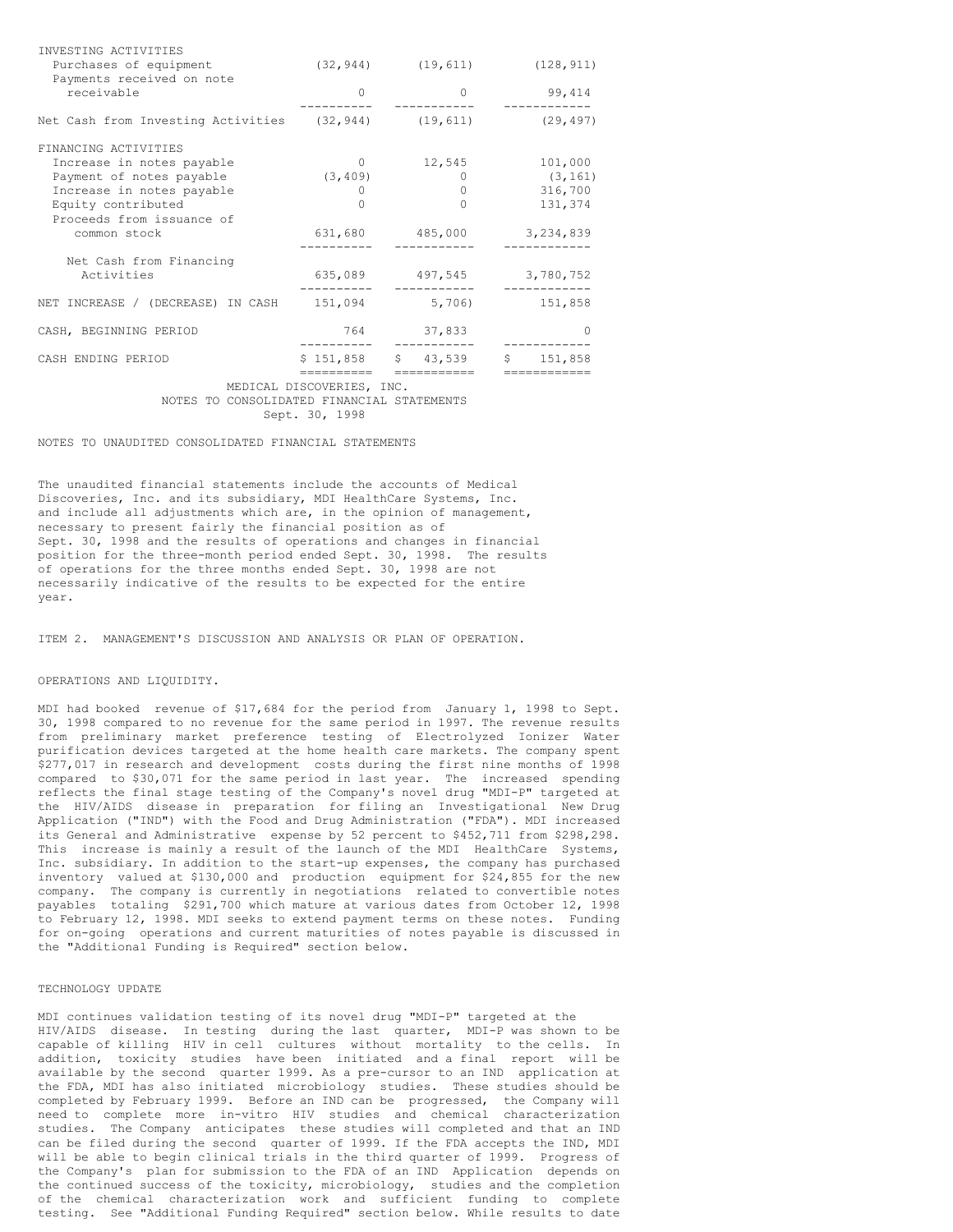continue to show promise, the Company can provide no assurance the technology will eventually be proven.

## JOINT VENTURE ACTIVITIES

MDI entered into a Joint Venture Agreement in July 1998 with Advanced Bio-Technologies, Inc. ("ABT"). MDI and ABT formed a joint venture company named Regenere, Inc. to pursue certain targeted markets in the skin care cosmeceuticals area.

Regenere, Inc., a subsidiary of Medical Discoveries, Inc. has retained Nevada counsel to enforce its rights under the Joint Venture Agreement with Advanced BioTechnologies, Inc. to account for proceeds delivered to former officers and directors and for a declaration from the courts to its rights in the matter.

Existing management of Regenere Inc. does not believe that the lawsuit will affect the Company's ability to achieve its Business Plan, and that this lawsuit will not affect the ongoing activities of Medical Discoveries, Inc., which is not a party to the action.

#### NEW CONSUMER PRODUCTS SUBSIDIARY

MDI's new operating division, MDI HealthCare Systems, has been established as a separate corporation named MDI HealthCare Systems, Inc. ("MDI-HCS"). MDI-HCS is a wholly owned subsidiary of MDI. The establishment of MDI-HCS as a separate corporation allows MDI-HCS to develop a separate corporate identity consistent with the needs of the cosmeceuticals health care industry focused on the identification, exploration, validation, development and commercialization of innovative solutions for scar therapy, wound healing, and skin care and repair. This strategy is consistent with the Company's intention to utilize certain of its proprietary technologies, intellectual property and key personnel resources to enter less restrictive consumer markets which offer rapid revenue producing opportunities. MDI-HCS anticipates a first quarter 1999 product launch of its InvisiScar (tm), Aqua-Cleanse (tm), and Beautification Face Mask (tm) product lines.

Jack Kushner has joined MDI-HCS as Vice-President, Research & Development. Mr. Kushner is responsible for the development of a number of wound care products and provides a new dimension to the Company's consumer products subsidiary. MDI-HCS is negotiating various distribution agreements for its products that should be completed during the fourth quarter of 1998 and the first quarter of 1999. The Company is developing production capacity and a distribution channel. The success of MDI-HCS depends on the Company's ability to properly finance the product launch and the response of competitive products. See "Additional Funding Required" section below.

#### PATENT ACTIVITY

The Company has filed an additional patent with the US Patent and Trademark Office on newly developed electrolysis technology that has been developed by the Japan-based research and development team.

#### FUNDING

In September 1998, the Company raised \$200,000 in exchange for 266,667 shares of common stock at a price of \$0.75 per share, warrants to purchase 533,334 shares

of stock at prices ranging from \$0.75 to \$1.50 per share, and certain exclusive limited distribution rights for the Company's own products as well as products from MDI-HCS. A private financial group consisting of USA-based medical doctors representing a variety of specialties provided the funding. In connection with this funding, MDI will receive additional investment consulting services from an investment banking concern in exchange for 80,000 warrants to purchase the Company's common stock at \$0.001 per share, and 333,333 warrants to purchase the Company's common stock at prices ranging from \$0.50 to \$0.75 per share. The bulk of this funding will be spent on validation testing required for submission to the FDA of an IND application for MDI-P targeted against the HIV/AIDS virus and to meet the cash requirements of MDI-HCS.

MDI TRUST FUND NOTES. The company has various notes totaling \$289,200 with due dates ranging from October 11, 1998 to February 11, 1999due to the MDI Investment Trust. At the request of the beneficiaries of the Trust, MDI has arranged for extended payment terms of the notes to be paid directly to the beneficiaries of the Trust. MDI will need to raise an additional \$289,200 to repay the beneficiaries over the next three months.

ADDITIONAL FUNDING IS REQUIRED. Management intends to raise substantial additional funds in private stock offerings in the near future in order to meet its near-term funding requirements. In the future, management anticipates the need to raise substantial additional funds in public stock offerings as well. The funds to be raised will be used in the following areas: 1) submission of an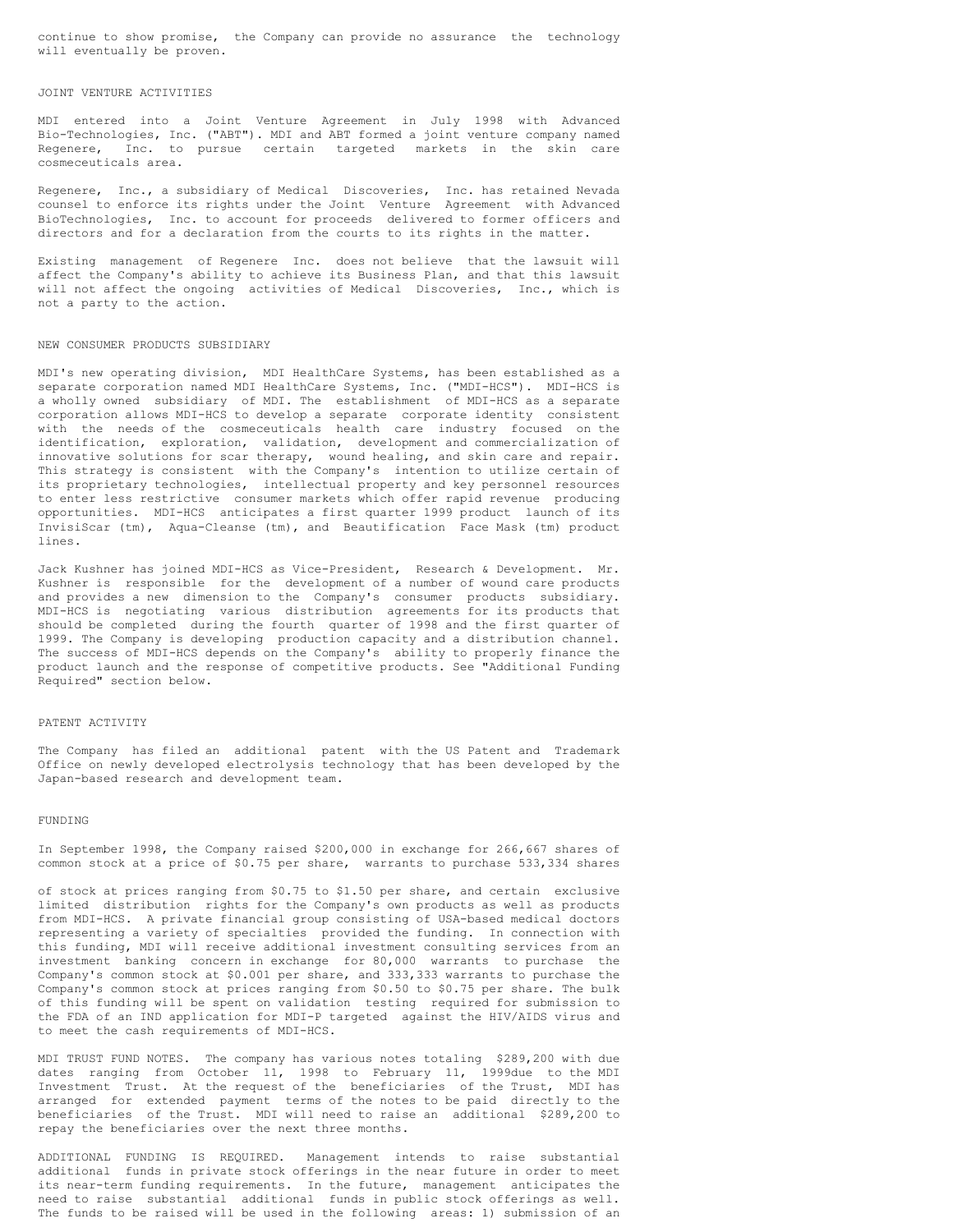IND Application with the FDA for it novel Anti-HIV/AIDS drug, 2) the launch of MDI-HCS, 3) payment of the MDI Trust Fund obligations, 4) commencement of payment of salaries to Company personnel, and 5) at such time as funds become available, the prior debts of the company.

### PART II OTHER INFORMATION

ITEM 1. LEGAL PROCEEDINGS

Regenere, Inc., a subsidiary of Medical Discoveries, Inc. has commenced legal action against Advanced Bio-Technologies, Inc. its former Joint Venture partner in order to enforce its rights under the Joint Venture Agreement with Advanced Bio-Technologies, Inc. to account for proceeds delivered to former officers and directors and for a declaration from the courts to its rights in the matter. Medical Discoveries, Inc, is not a party to the action.

The company anticipates no other litigation and no other litigation is pending.

ITEM 2. CHANGES IN SECURITIES

N/A

ITEM 3. DEFAULTS UPON SENIOR SECURITIES

N/A

```
ITEM 4. SUBMISSION OF MATTERS TO A VOTE OF SECURITY HOLDERS
```
N/A

ITEM 5. OTHER INFORMATION

N/A

ITEM 6. EXHIBITS AND REPORTS ON FORM 8-K

(a) Exhibits required by Item 601 of Regulation S-B.

The following are exhibits to this Form 10-QSB.

EXHIBIT NUMBER DESCRIPTION - -------------- -----------

27 Financial Data Schedule.

(b) Reports on Form 8-K

N/A SIGNATURES

In accordance with the requirements of the Exchange Act, the registrant caused this report to be signed on its behalf by the undersigned, thereunto duly authorized.

MEDICAL DISCOVERIES, INC.

Date: November 13, 1998 /s/ Lee F. Kulas --------------------------- President and Chief Executive Officer